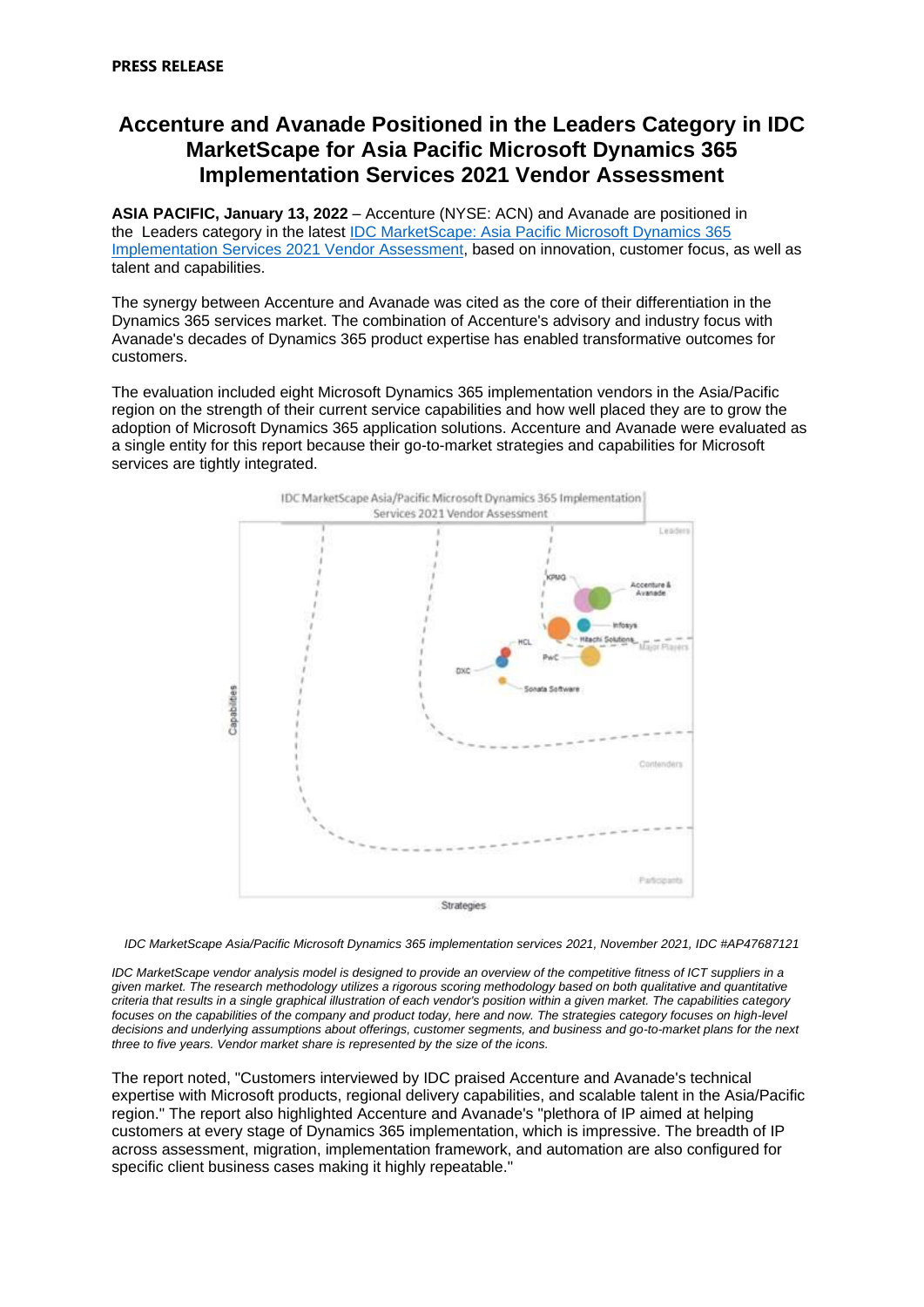Abhishek Kahol, Intelligent Platform Services lead for Accenture across Asia Pacific, Middle East and Africa said: "Being named a leader in this report alongside Avanade is a strong demonstration of our ability to solve some of the most difficult challenges facing our clients and help them lead in the transformation of their industries. Through development of new solutions, our clients can effectively and efficiently harness the enterprise-wide potential of technology to thrive in the digital age."

Lucia Gamarra, Avanade's Business Applications Lead for Growth Markets, said: "We're delighted to receive this recognition from IDC. This recognition is a testament to our unique, long-standing relationship with Accenture and Microsoft, where we bring together a powerful combination of innovation, deep industry insights, and exceptional delivery capabilities to help our clients realize their desired business outcomes faster on the Microsoft platform."

In addition to being recognised as a leader in the Asia Pacific region for Microsoft Dynamics 365 implementation services, Accenture and Avanade most recently were jointly named a Leader in the inaugural Everest Group PEAK [Matrix® for Microsoft Dynamics 365 2021](https://www.avanade.com/en/media-center/press-releases/2021-avanade-leader-peak-matrix-report) report. Avanade was also named a leader in [The Forrester Wave: Microsoft Business Application Services, Q4 2021.](https://www.avanade.com/en/media-center/press-releases/2021-forrester-wave-leader)

More information about the IDC MarketScape: Asia/Pacific Microsoft Dynamics 365 implementation services 2021 vendor assessment can be found [here.](https://www.avanade.com/en/thinking/research-and-insights/microsoft-dynamics-implementation-services-leader)

# # #

## **About Accenture**

Accenture is a global professional services company with leading capabilities in digital, cloud and security. Combining unmatched experience and specialized skills across more than 40 industries, we offer Strategy and Consulting, Interactive, Technology and Operations services — all powered by the world's largest network of Advanced Technology and Intelligent Operations centers. Our 674,000 people deliver on the promise of technology and human ingenuity every day, serving clients in more than 120 countries. We embrace the power of change to create value and shared success for our clients, people, shareholders, partners and communities. Visit us at [accenture.com.](https://nam11.safelinks.protection.outlook.com/?url=http%3A%2F%2Fwww.accenture.com%2F&data=04%7C01%7Ccheryl.yab%40avanade.com%7C1de03d0e200f4b1798e908d9d4996f72%7Ccf36141cddd745a7b073111f66d0b30c%7C0%7C0%7C637774577756445985%7CUnknown%7CTWFpbGZsb3d8eyJWIjoiMC4wLjAwMDAiLCJQIjoiV2luMzIiLCJBTiI6Ik1haWwiLCJXVCI6Mn0%3D%7C3000&sdata=igpMGRPzV3ZWEQDn95SrWNw42u0%2BimXfTWEu1PBwYoI%3D&reserved=0)

### **About Avanade**

Avanade is the leading provider of innovative digital and cloud services, business solutions and design-led experiences on the Microsoft ecosystem. Our professionals bring bold, fresh thinking combined with technology, business and industry expertise to help make a genuine human impact for our clients, their customers and their employees. We are the power behind the Accenture Microsoft Business Group, helping companies to engage customers, empower employees, optimize operations and transform products, leveraging the Microsoft platform. Avanade has 50,000 professionals in 26 countries, bringing clients our best thinking through a collaborative culture that honors diversity and reflects the communities in which we operate. Majority owned by Accenture, Avanade was founded in 2000 by Accenture LLP and Microsoft Corporation. Learn more at [www.avanade.com.](https://nam11.safelinks.protection.outlook.com/?url=http%3A%2F%2Fwww.avanade.com%2F&data=04%7C01%7Ccheryl.yab%40avanade.com%7C1de03d0e200f4b1798e908d9d4996f72%7Ccf36141cddd745a7b073111f66d0b30c%7C0%7C0%7C637774577756445985%7CUnknown%7CTWFpbGZsb3d8eyJWIjoiMC4wLjAwMDAiLCJQIjoiV2luMzIiLCJBTiI6Ik1haWwiLCJXVCI6Mn0%3D%7C3000&sdata=lz4UFM%2FhOiPUZDtI9LOolU1nF%2F3WArthqbASeb0A2hY%3D&reserved=0)

#### **About IDC MarketScape**

IDC MarketScape vendor assessment model is designed to provide an overview of the competitive fitness of ICT (information and communications technology) suppliers in a given market. The research methodology utilizes a rigorous scoring methodology based on both qualitative and quantitative criteria that results in a single graphical illustration of each vendor's position within a given market. IDC MarketScape provides a clear framework in which the product and service offerings, capabilities and strategies, and current and future market success factors of IT and telecommunications vendors can be meaningfully compared. The framework also provides technology buyers with a 360-degree assessment of the strengths and weaknesses of current and prospective vendors.

# # #

**Contacts:**

Junaidah Dahlan [junaidah.dahlan@accenture.com](mailto:junaidah.dahlan@accenture.com) +65.6410.8362

Cheryl Yab [cheryl.yab@avanade.com](mailto:cheryl.yab@avanade.com) +65.9867.6552